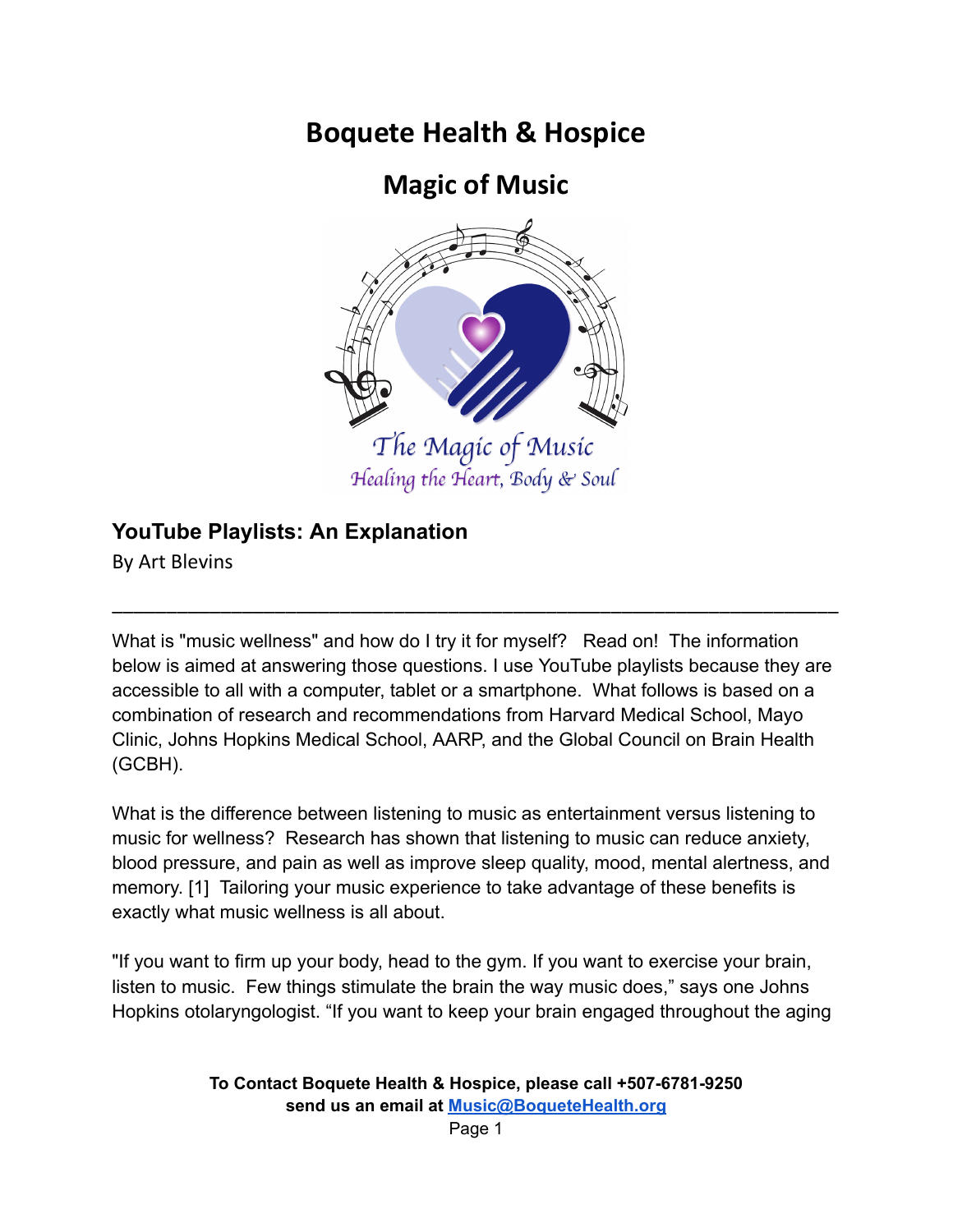process, listening to or playing music is a great tool. It provides a total brain workout." [1]

As it turns out, those benefits may extend to your heart. "The beating of your heart and your fight-or-flight system is regulated by your brain. Once you understand that, it makes sense that listening to music that evokes a certain mood might affect the heart's function," says Dr. Andrew Budson, a lecturer in neurology at Harvard Medical School and chief of cognitive and behavioral neurology at the VA Boston Healthcare System. [5]

# **TRULY LISTENING**

To boost music's mental-health benefits in your life, a report from the Global Council on Brain Health funded by AARP suggests "deep" or active listening — instead of putting on music as background noise. Set aside time to concentrate on what you hear, taking note of the feelings, memories, and bodily sensations that arise as you listen, whether that's a slowing of your heart rate or the urge to get up and dance. [2]

# **IMPROVE MOOD WITH YOUR MUSIC**

If you are unhappy, listening to music can improve your mood or relieve feelings of depression. [3] Music often is linked to some of our deepest and most resilient memories and emotions. If you are feeling down, think back to music you listened to during a happier time. Often this is music from your youth. Whatever this music is, listen to it, and it may lighten the mood. [4] Enjoy listening to familiar music that comforts you and evokes positive memories and associations. [3] Research shows that music can have a beneficial effect on brain chemicals such as dopamine, which is linked to feelings of pleasure, and oxytocin, the so-called "love hormone." [2] It is no surprise that familiar love songs are such a valuable resource for improving one's mood and memory.

# **NEW MUSIC**

While listening to music that you know and like tends to cause the strongest brain response and dopamine release, try listening to new music. Unfamiliar melodies may stimulate your brain while providing a new source of pleasure as you get used to hearing them. [3] New music challenges the brain in a way that old music doesn't. [1] Listen to what your kids or grandkids listen to, experts at Johns Hopkins suggest. Often we continue to listen to the same songs and genre of music that we did during our teens and 20s, and we generally avoid hearing anything that's not from that era. [1]

> **To Contact Boquete Health & Hospice, please call +507-6781-9250 send us an email at [Music@BoqueteHealth.org](mailto:Music@boquetehospice.org)**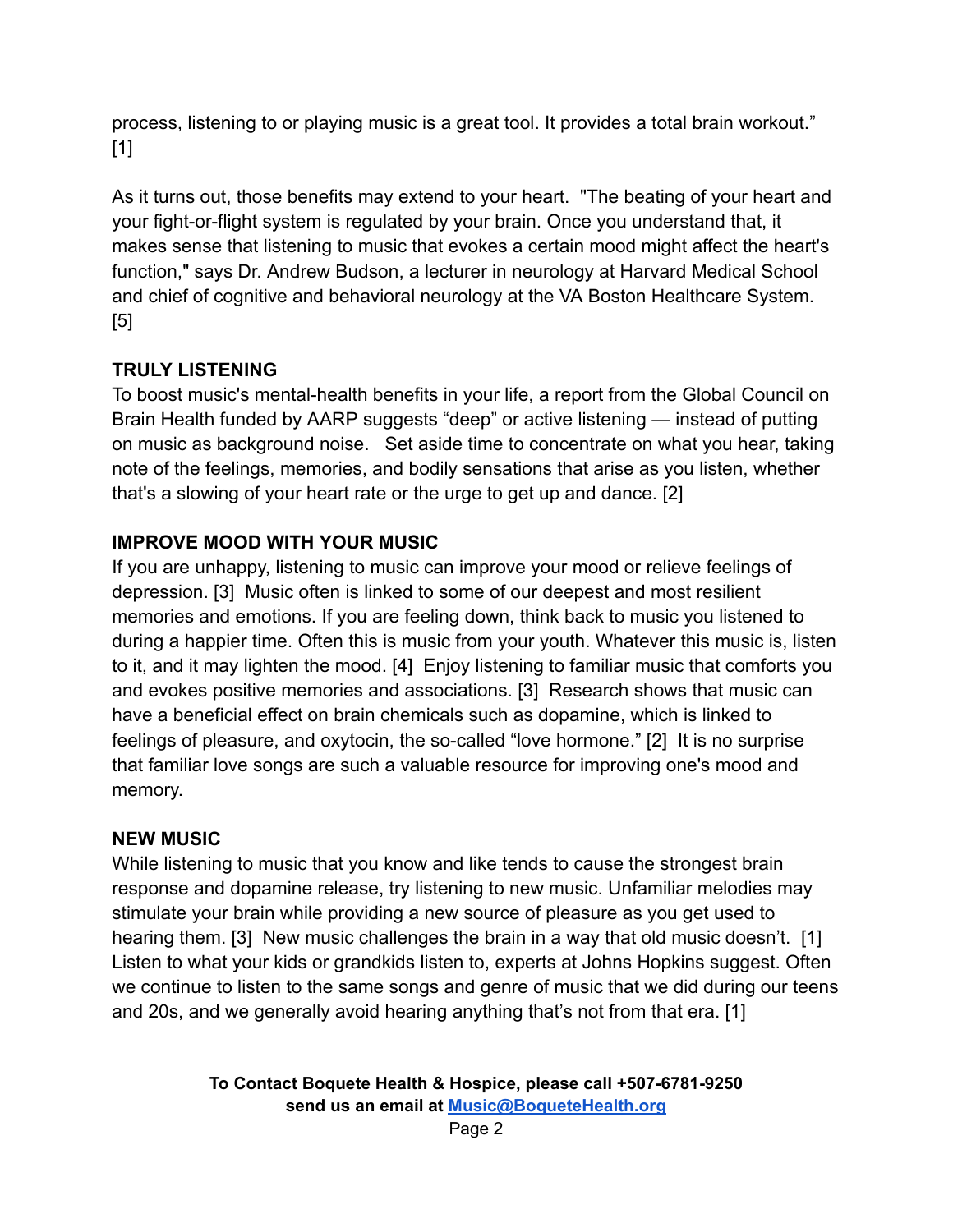#### **ENERGETIC EXERCISE MUSIC**

Tuning into music's "feel good" vibes can have positive effects on several factors related to cardiovascular health. For example, listening to music before or during exercise can boost your stamina and make your workout more enjoyable, according to a review article in the February 2020 Psychological Bulletin. [5] Some research suggests that listening to music with a fast tempo (170 to 190 beats per minute, or bpm) helps keep your heart rate up and lowers your perceived exertion more than music with a tempo that's medium (130 to 150 bpm) or slow (90 to 110 bpm). But simply choosing music you enjoy to accompany your workout makes the most sense, according to a report from Harvard. [5]

#### **PAIN MANAGEMENT**

Regarding pain management, the same Harvard report also advises "Increasingly, pain medicine experts are concentrating less on fighting pain and more on distracting people from pain by focusing on other things. Music can provide that pleasant distraction." [5]

# **PARTICIPATE! MOVE! SING!**

Based on a report by the Global Council on Brain Health, AARP also recommends that we dance, sing or move to any music. These activities not only provide physical exercise, but they can also relieve stress and they're fun ways to stimulate your brain. [3] The Mayo Clinic suggests: "Do it with a family partner in your home if you can, but alone will do, and you don't need an audience for this either. We all need to move more than we do, even in normal times. While spending more time at home these days, this is doubly true, and evidence shows that exercise also improves mental health. There are many ways — and no wrong way — to move with any kind of music. If you can find a way to hear music and move your body to it, then do it." [4]

# **THE PLAYLISTS**

You will find a YouTube Playlist Guide at

**[https://boquetehealth.org/](https://boquetehealth.org/music/playlists)**music/playlists-guide.html to dozens of links to various music playlists on YouTube that can be used for wellness purposes. Other music streaming platforms, such as Spotify and Pandora, can also be utilized for wellness purposes. However, since YouTube currently seems to be one of the most universally available music streaming sources (and free) the attached playlist guide focuses solely on YouTube. As you try various playlists, pay attention to how you react to different forms of music, and pick the kind that works for you.

> **To Contact Boquete Health & Hospice, please call +507-6781-9250 send us an email at [Music@BoqueteHealth.org](mailto:Music@boquetehospice.org)**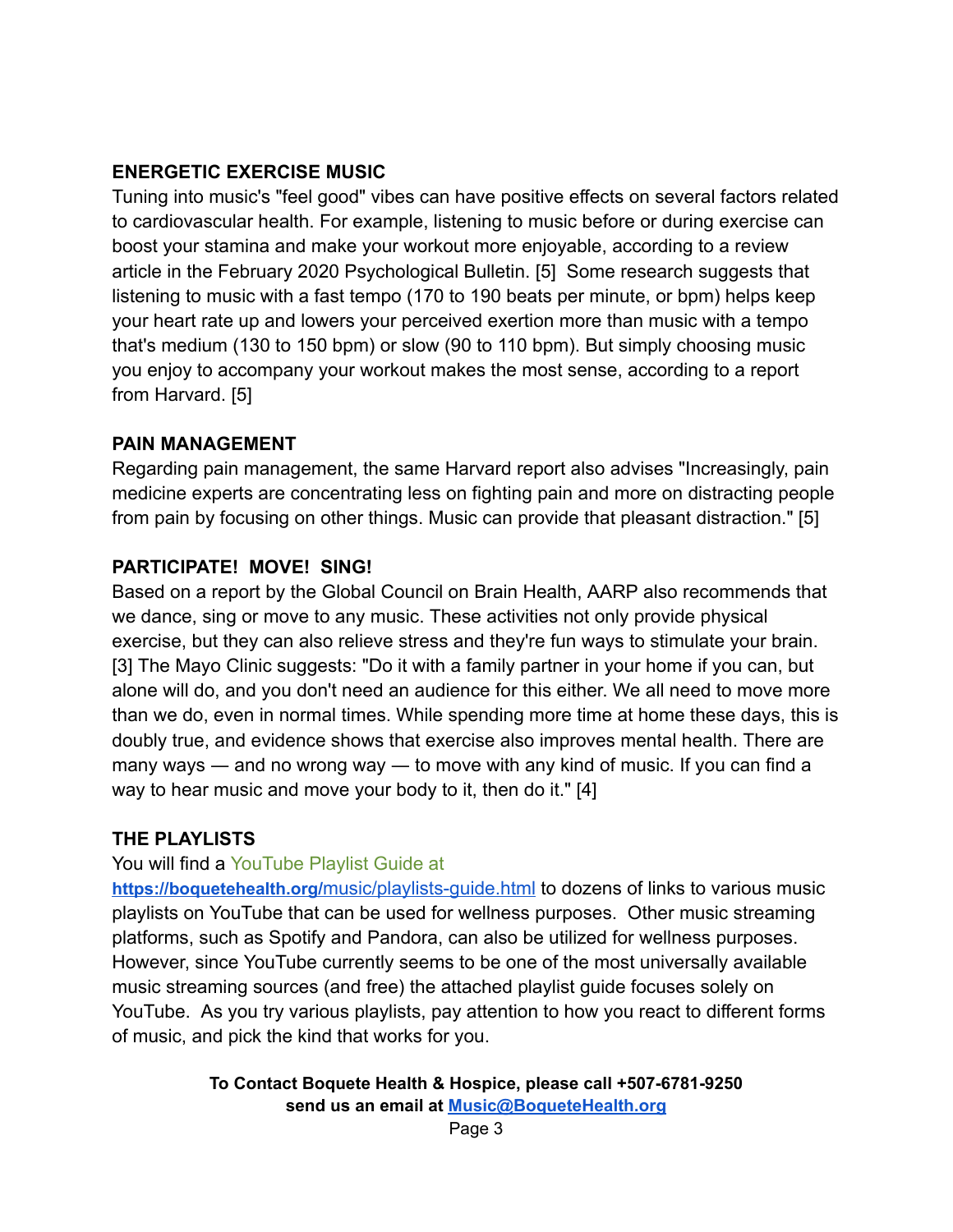### **OUR RECOMMENDATIONS**

Members of the BHH Magic of Music Team tried out many of the playlists below. And here are their favorites.

- Val Strahl Piano for Sleeping, "because it settles my mind before sleeping." https://www.youtube.com/watch?v=pu86uqk3poY&list=UUJPza5nNQ5VnVHd7X hIW-OA&index=6
- Chuck High National Arab Orchestra https://www.youtube.com/watch?v=Q\_HoGYhk4x8 And Relaxing Flute Music <https://www.youtube.com/watch?v=MiVG0cdqg78> "When I listen to NAO, I see children dancing at a nightclub we visited in Damascus years ago. When I listen to flutes it reminds me of watching dancers perform in front of Angkor Wat as the sunset. Music opens many doors!"
- Sandy Dillon Best of Instrumental Soft Rock https://www.youtube.com/watch?v=FrbKBvyaVts - "I enjoy listening to soft rock instrumentals in the background throughout the day. This kind of music takes me away to happier times on a sailboat!"
- Art Blevins 528Hz Positive Vibe (Live/Continuous) https://www.youtube.com/watch?v=eIUJHBqDRTQ - "because it maintains a tranquil vibe all day long with zero commercial interruptions."

# **WHAT ABOUT YOU?**

We invite you to peruse the YouTube playlists in the guide and find out what works best for you! We also invite your feedback! What works best for you? Please contact us at [Music@boquetehospice.org](mailto:Music@boquetehospice.org)

# **REFERENCES:**

[1] [Johns Hopkins - "Keep Your Brain Young with Music"](https://www.hopkinsmedicine.org/health/wellness-and-prevention/keep-your-brain-young-with-music)

[2] [AARP - "Music Can Be A Great Mood Booster"](https://www.aarp.org/health/brain-health/info-2020/music-mental-health.html)

[3] [Global Council on Brain Health - "Music On Our](https://www.aarp.org/content/dam/aarp/health/brain_health/2020/06/gcbh-music-report-english.doi.10.26419-2Fpia.00103.001.pdf) Minds: The Rich Potential of Music [to Promote Brain Health and Mental Well-Being"](https://www.aarp.org/content/dam/aarp/health/brain_health/2020/06/gcbh-music-report-english.doi.10.26419-2Fpia.00103.001.pdf)

[4] [Mayo Clinic - "4 Tips for Making Music Good Medicine"](https://newsnetwork.mayoclinic.org/discussion/4-tips-for-making-music-good-medicine/)

**To Contact Boquete Health & Hospice, please call +507-6781-9250 send us an email at [Music@BoqueteHealth.org](mailto:Music@boquetehospice.org)**